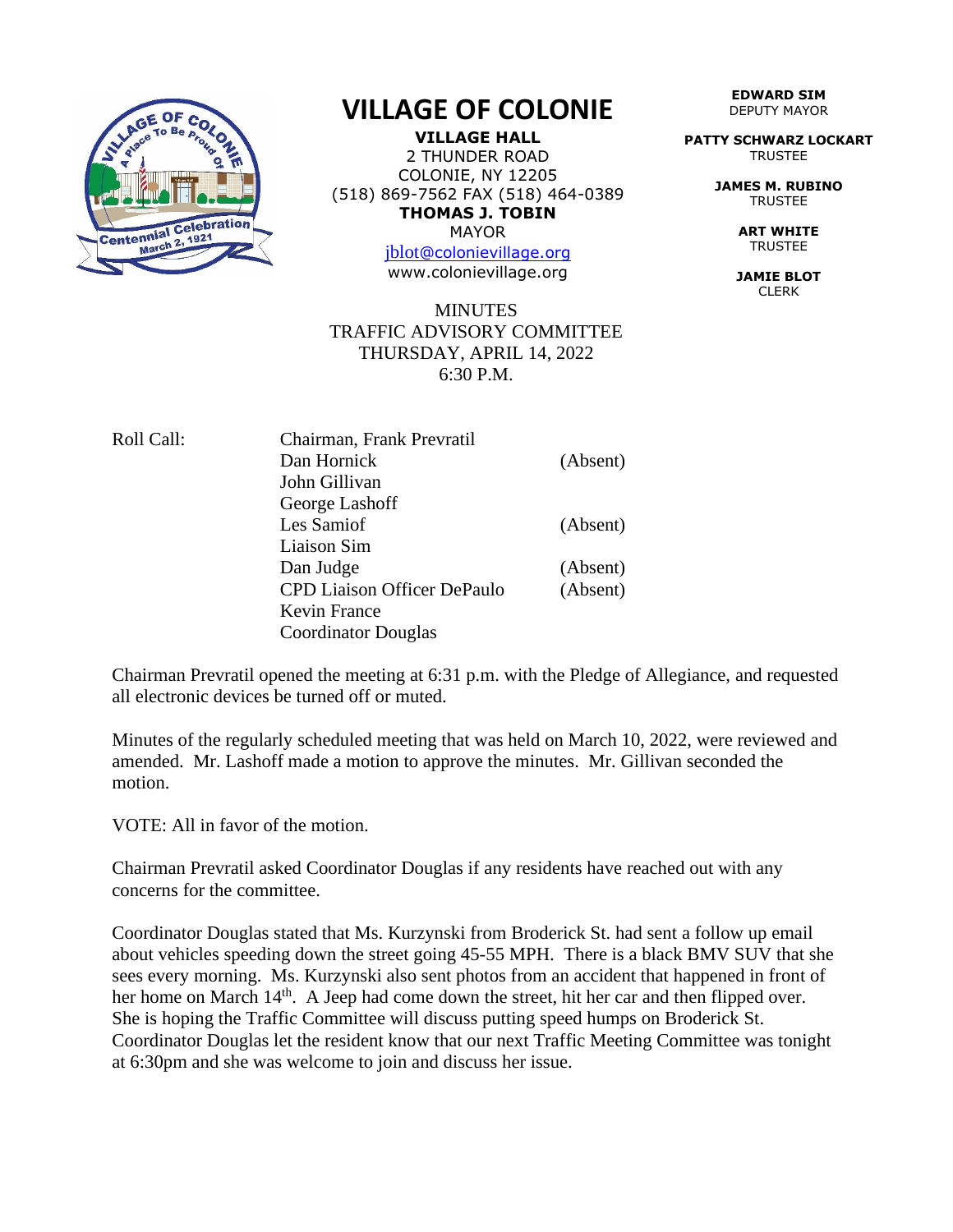Commissioner Prevratil stated we do know that Broderick St. is one of our troubled areas and eventually plan on putting a counter there. He also stated that we will reach out to Officer DePaulo to see if he can locate the black BMW SUV. Any plate numbers or Make and Model of vehicles will get immediately sent out to Office DePaulo. Commissioner Prevratil said there have been numerous traffic studies on Broderick St and most of the traffic issues are neighbors.

Liaison Sim stated that he will reach out to Officer DePaulo and see if he can reach out to Ms. Kurzynski.

Coordinator Douglas also received an email from Ms. Crisafulli at 38 Robert Dr. Ms. Crisfulli lives on the corner of Robert Dr. and Devoe Dr. and is requesting a 3-way stop sign. She stated that cars coming from Devoe do not brake when they turn onto Robert Dr. There are 10-15 young children that live in the area and she is concerned for their safety.

Commissioner Prevratil stated that he has not heard of any other complaints in that area.

Liaison Sim said he is not sure of any accident history at that location. He will reach out to Officer Depaulo to see if there is any accident history.

Commissioner Prevratil notified Coordinator Douglas that there is a street light out on the corner of Sandcreek Rd. and Jodiro Ln.

Coordinator Douglas also received a call from Ms. Stolis at 1 Gabriel Way. Mr. Stolis was questioning is the "Dead End" sign was still needed where Gabriel Way meets Nash Pl. She stated that cars randomly park there, some for longer periods of time. She has called the police in the past.

Liaison Sim stated that calling the police is all that can be done. The Dead End sign can not be removed per MUTCD (Manual on Uniform Traffic Control Devices).

Liaison Sim handed out a memo on the CDTC study for Sand Creek Rd. Mayor Tobin has recently signed a letter of intent for the study. Liaison Sim and Mayor Tobin will start to meet with a project manager to coordinate. We are very excited to move forward with the Sand Creek Rd study. We have been working on this for 3 years.

Liaison Sim announced that the Electronic speed limit signs have been ordered. Shipping is usually 3-6 weeks, we should be expecting them in 2-3 weeks. We have ordered 4. We will see if they are what we need, if they are we can order more. We would like to start with 2 on Locust Park and 2 on Lincoln Ave.

Mr. Lashoff would like to see a traffic counter on Sand Creek Rd near Sunset Blvd so we can get readings from both ends of Sand Creek Rd.

Mr. France recommended some possible locations for the Locust Park and Lincoln Ave counters. On Locust Park going north near house number 37 and south by numbers 72 and 74. For Lincoln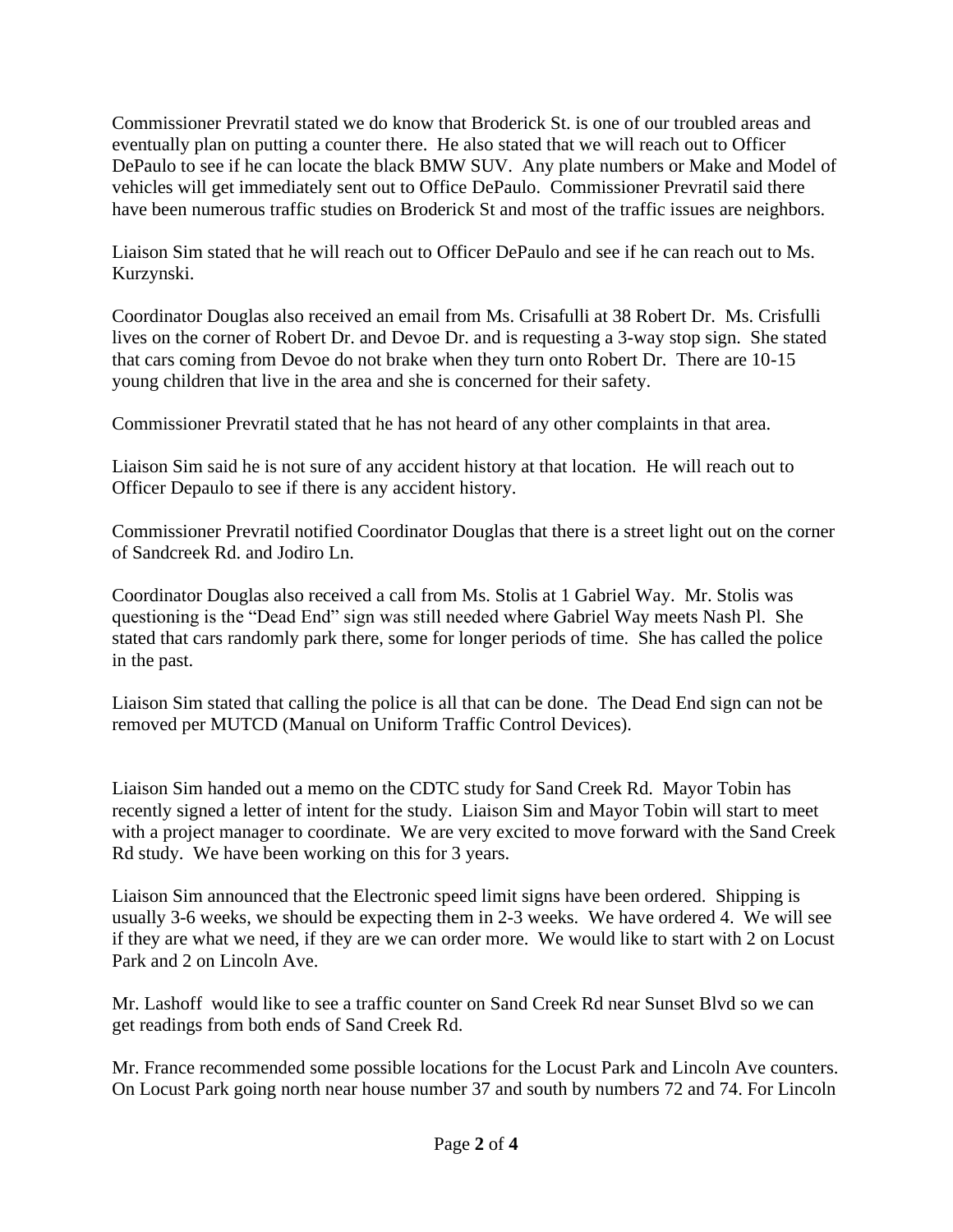Ave he suggested where the flags are by Robert Dr going north. For south he suggested near number 35 or 37. He did say that trees may be an issue on Lincoln Ave. Mr. France also asked if signs needed to be on Petra Lane near the Park.

Liaison Sim stated that the majority of the speed issues seem to be between Village Park Dr and Robert Dr.

Chairman Prevatil is concerned that it is already congested down by Petra Ln. There are already railroad signs, on way signs, etc.

Mr. France stated that we may need concrete footings for the signs.

Mr. Gillivan asked if these signs are solar. He also asked what would happen if they went 1 week without any sun.

Mr. France stated that the signs are Solar and Solar battery. He also mentioned that the signs do not need only sun, they still work off of UB rays. They also only use energy when a vehicle is read.

Liaison Sim announced that a 4-way intersection sign was put up at Red Fox Dr and Barker St. He will put a letter together for the neighbors to notify them.

Liaison Sim also mentioned the complaint from Mr. Stack regarding Nicholas Dr and Peachtree Ln. A new line has been painted with the word STOP on the ground and orange flags have been placed on the stop sign pole.

Liaison Sim also updated the Traffic Committee on Mr. Hornick's DOT Safety Publicity Campaign. Mayor Tobin and Colonie Police Departments Traffic Lieutenant are both on board. A meeting is planned in 2 weeks with NYS DOT, CPD and Mr. Hornick to work on pedestrian and bicycle safety.

Liaison Sim mentioned that Mayor Tobin is aware of the upcoming "Ride of Silence" on may 18<sup>th</sup> for killed or injured cyclists. He just wants to make sure that Colonie Police Department is on board with this.

Mr. Gillivan stated that the ride will take place at 5pm, during rush hour traffic and start at Pine Grove Methodist Church on Central Ave. The Pastor will say a few words at the vigil. The church was chosen because it has ample parking and is close to the last incident with Jeremy Williams.

Mr. Gillivan recently met with Mr. Carl Fleshman and Mrs. Katie Ciota to discuss the Centennial Program Bike Safety Day on July  $16<sup>th</sup>$ . There are plans to apply for a grant, not sure what we will receive because they appear to be spread thin. We will need Colonie Police Department to work with us on that day. Mr. Gillivan will reach out to Officer DePaulo to discuss.